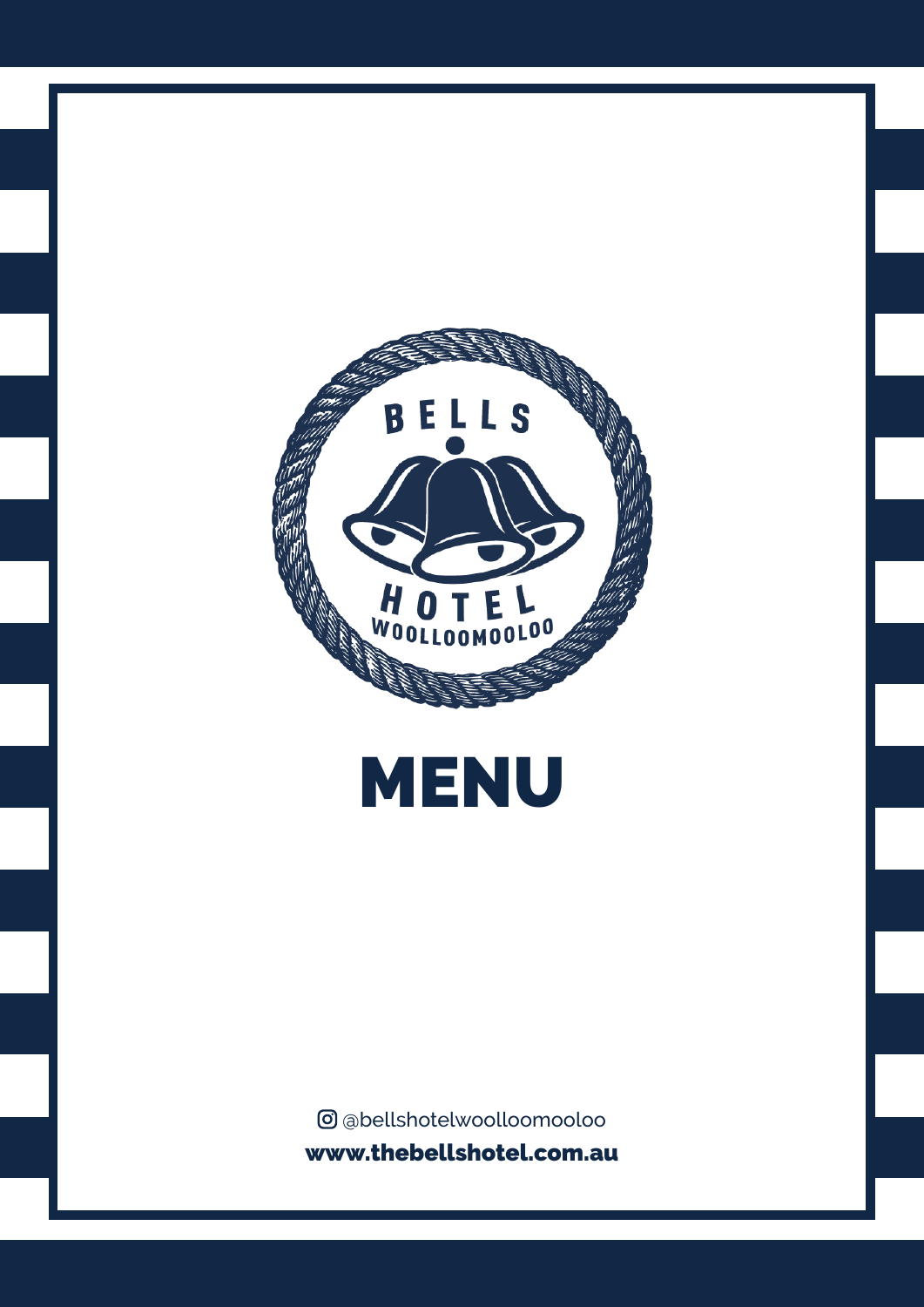# BELLS BURGERS & CLASSICS

Burgers served on soft milk bun with chips Gluten free bun available  $$3$ 

## SIGNATURE DOUBLE CHEESE \$22

Double Wagyu beef patties. American cheddar, liquid cheese, maple bacon, pickles & burger sauce

#### THE BELLS BURGER \$17

Wagyu patty, lettuce, tomato, cheddar cheese, beetroot & burger sauce

## FRIED CHICKEN BURGER \$25

Crispy fried chicken, pickles, cheddar cheese, slaw & spicy mayo

### THE BOTANICAL BURGER \$25

HARVEST GOURMET® plant-based patty, tasty cheese, lettuce, tomato, red onion & black garlic aioli served on a damper roll (vg)

#### FISH & CHIPS \$24

Battered NZ Ling fillets, chips, salad & tartare

# ADD ONS

WAGYU PATTY \$5 FRIED CHICKEN \$5 MAPLE BACON \$5 PLANT-BASED PATTY \$6

# PIZZAS

## MARGHERITA \$16 Mozzarella, bocconcini, fresh basil & dried oregano (v) SUPREME \$20 Mozzarella, shaved double smoked ham, chicken breast, mild Italian salami, ground beef, Kalamata olives & capsicum VEGGIE PATCH \$19 Mushrooms, roasted red peppers, Kalamata olives, Spanish onions, mozzarella, wild roccket & sour cream (v)

PEPPERONI \$19

Italian pepperoni & mozzarella

## SMALLS

| CHIPS                       | S <sub>8</sub> |
|-----------------------------|----------------|
| SWEET POTATO ERIES          | \$11           |
| <b>FRIED CHICKEN PIFCFS</b> | \$17           |
| SALT & PEPPER PRAWNS (GF)   | \$18           |

(v) vegetarian (gf) gluten free (vg) vegan

www.thebellshotel.com.au | @ @bellshotelwoolloomooloo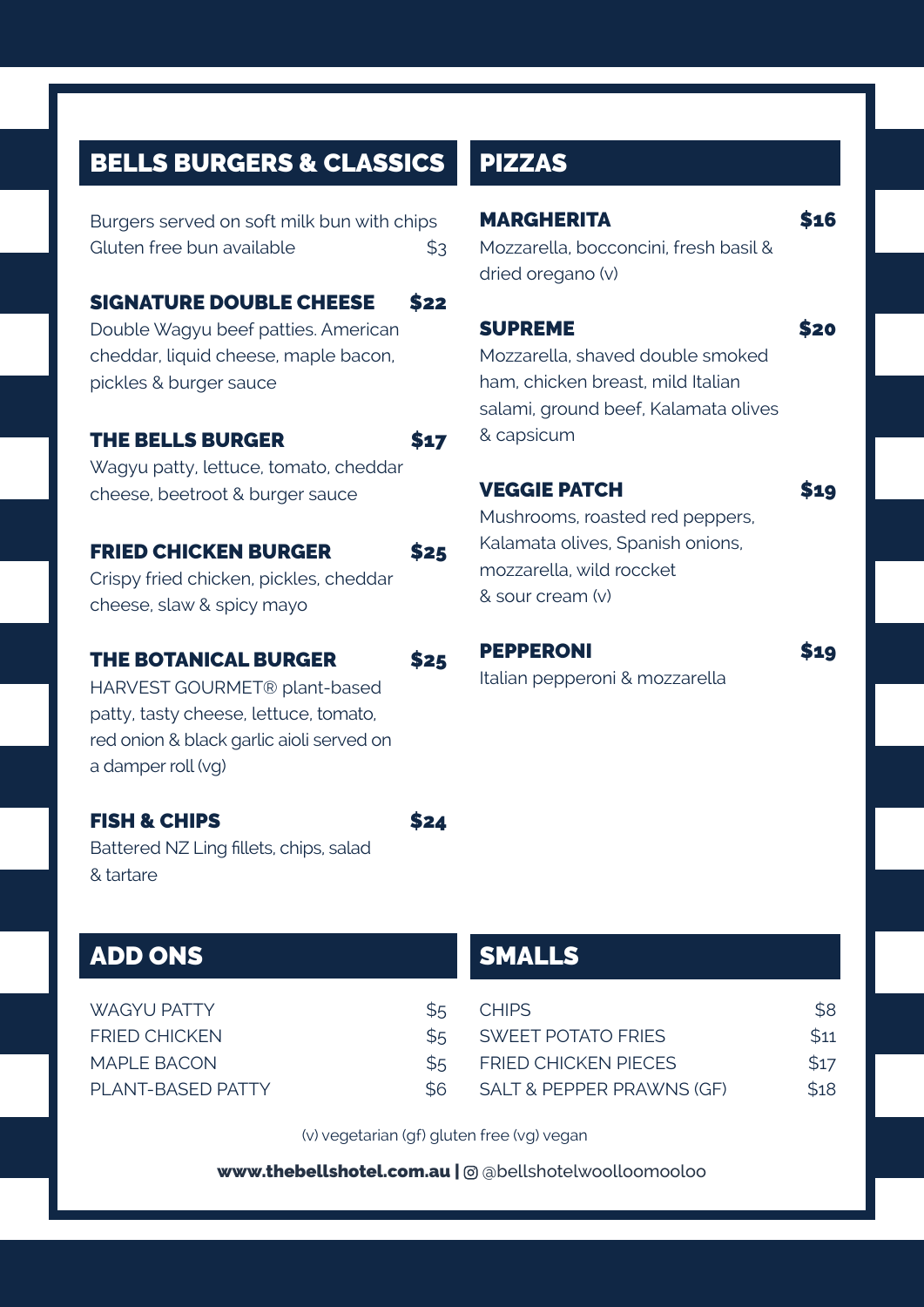# WINE LIST

| <b>SPARKLING &amp; CHAMPAGNE</b>                |                      |       |              |       |
|-------------------------------------------------|----------------------|-------|--------------|-------|
| Chain of Fire, Sparkling Cuvee NV               | South East Australia | \$7.5 |              | \$32  |
| Il Fiore, Prosecco DOC                          | Veneto, Italy        | \$10  |              | \$47  |
| Piper-Heidsieck NV                              | Champagne, France    |       |              | \$95  |
| Möet & Chandon NV                               | Champagne, France    |       |              | \$110 |
| <b>WHITES</b>                                   |                      |       |              |       |
| Fiore, Moscato                                  | South East Australia |       | $$9$ \$13.5  | \$40  |
| Beach Hut, Semillon Sauvignon Blanc             | South East Australia | \$7   | \$11         | \$30  |
| Pikorua, Sauvignon Blanc                        | Marlborough, NZ      | \$8.5 | \$13         | \$40  |
| Ara Single Estate, Pinot Gris                   | Marlborough, NZ      | \$9.5 | \$14         | \$45  |
| Chain of Fire, Chardonnay                       | Mudgee, NSW          |       | $$7$ \$10.5  | \$32  |
| Robert Oatley Signature Series, Chardonnay      | Margaret River, WA   |       | $$11$ \$16.5 | \$52  |
| Pikes Traditionale, Riesling                    | Clare Valley, SA     |       |              | \$59  |
| <b>ROSĖ</b>                                     |                      |       |              |       |
| Marquis de Pennautier                           | Languedoc, France    | \$9.5 | \$14         | \$45  |
| O de Rosé Maison Lorgeril                       | Languedoc, France    |       |              | \$59  |
| <b>REDS</b>                                     |                      |       |              |       |
| Chain of Fire, Merlot                           | South East Australia | \$7   | \$11         | \$32  |
| Ara Single Estate, Pinot Noir                   | Marlborough, NZ      | \$9.5 | \$14         | \$49  |
| Bremerton The Tamblyn, Cab Shiraz Merlot Malbec | Langhorne Creek, SA  | \$9.5 | \$14         | \$47  |
| Rymill The Dark Horse, Cabernet Sauvignon       | Coonawarra, SA       |       |              | \$52  |
| Four in Hand, Shiraz                            | Barossa Valley, SA   | \$9.5 | \$14         | \$49  |
| Hentley Farm, Shiraz                            | Barossa Valley, SA   |       |              | \$65  |

www.thebellshotel.com.au | @ @bellshotelwoolloomooloo